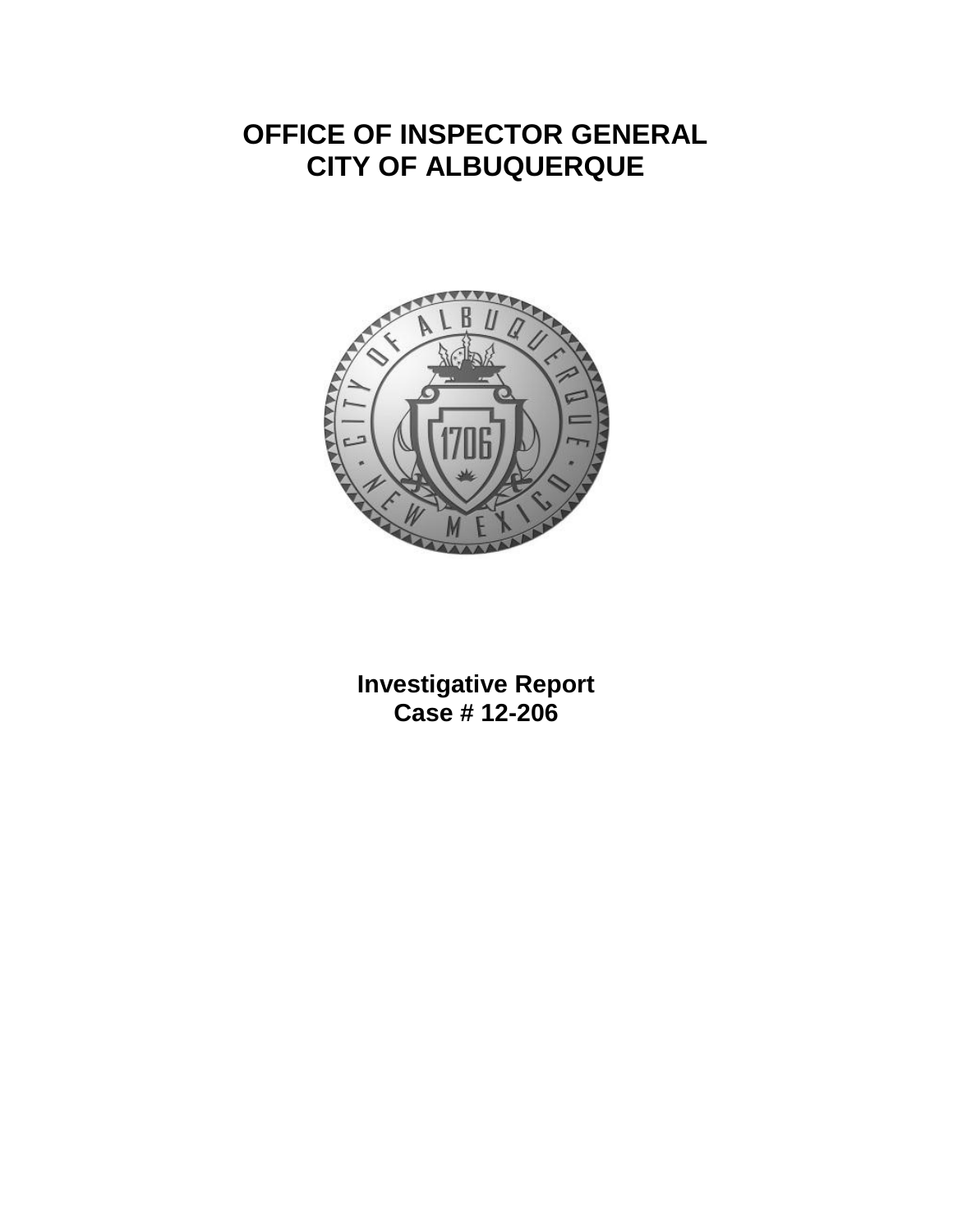

## **OFFICE OF INSPECTOR GENERAL CITY OF ALBUQUERQUE**

November 21, 2011

Lou Hoffman Director, Department of Finance and Administrative Services (DFAS) City of Albuquerque

## Re: OIG-12-206, Alleged Release of RFP Confidential Information

On November 3, 2011, DFAS Employee #1 was interviewed at the Office of Inspector General (OIG) regarding the alleged release of RFP confidential information by an employee of the Purchasing Division. Enclosed please find a copy of the OIG's investigative report regarding this matter.

Respectfully, Neftal Carrasquillo, Jr **Inspector General** 

cc: Richard J. Berry, Mayor Robert J. Perry, CAO **City Council**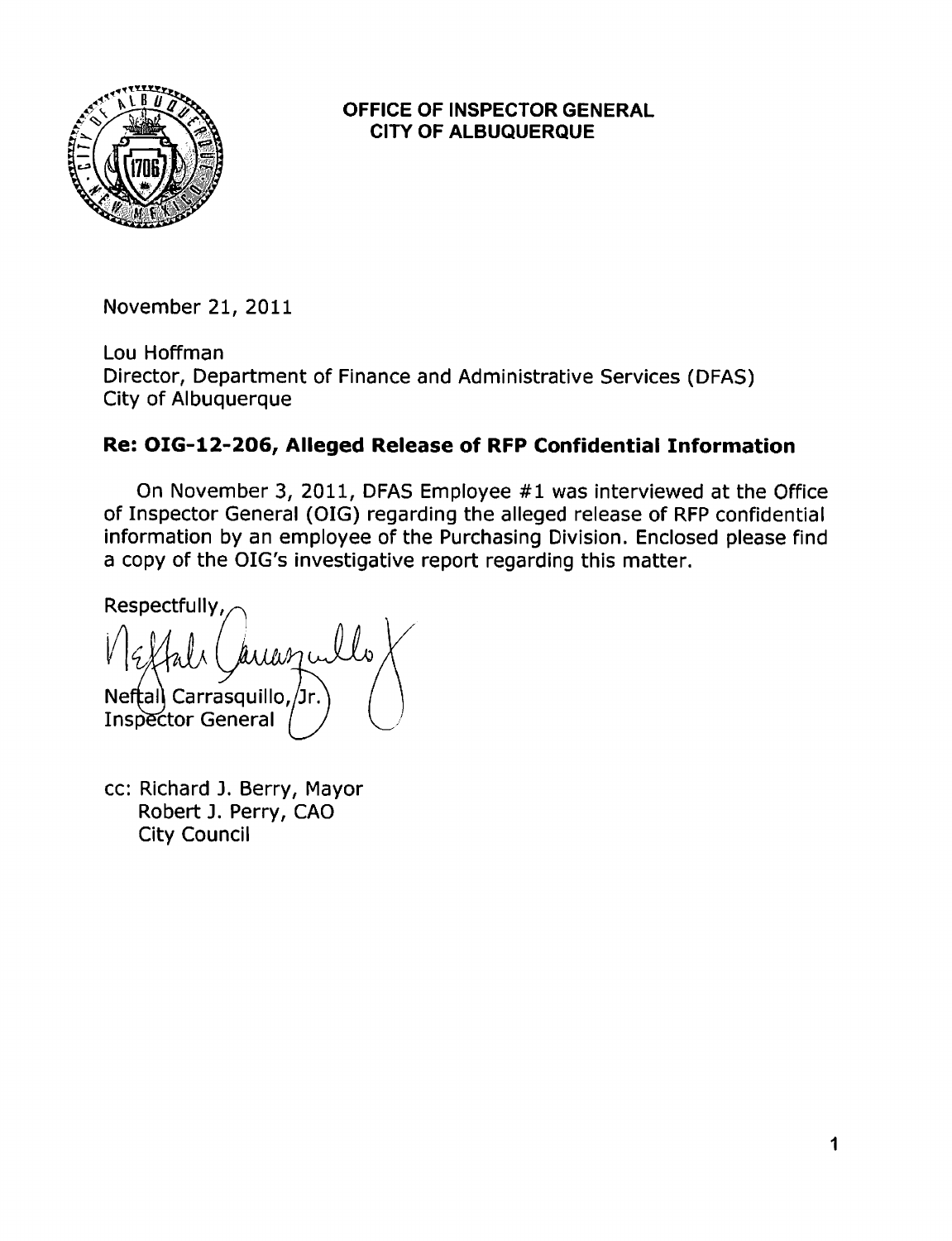## **OIG INVESTIGATIVE REPORT: FINDINGS AND CONCLUSIONS OF THE OFFICE OF INSPECTOR GENERAL**

 On November 3, 2011, DFAS Employee #1 was interviewed regarding an alleged release of RFP confidential information. DFAS Employee #1 was advised of her obligation to cooperate and that she was being taped. DFAS Employee #1 indicated she understood she was under oath. DFAS Employee #1 stated that on Tuesday afternoon (Nov. 1, 2011) she was informed of a situation in her office where one of her employees, DFAS Employee # 4 had disclosed or provided her file regarding an RFP (Request for Proposal) to one of the vendors. While DFAS Employee #1 was in DFAS Employee #2's office, DFAS Employee #4 called DFAS Employee #2 and they had a conversation. DFAS Employee #2 disclosed, to DFAS Employee #1, that the reason for the call was that DFAS Employee #4 was upset because she was concerned that she would be fired because she had mistakenly allowed a vendor to go through an RFP file.

 The RFP in question related to a bid for Public Access and Local Origination Television Services. The RFP files would contain the various vendor's offers, proposals and responses, proprietary confidential information (this would be proprietary information contained in documents marked confidential by the respective vendor), the ad hoc scoring sheets, Recommendation of Award (ROA) letter and Senior Buyer notes. Though the file and its contents are accessible through a public records request submitted to the City Clerk's Office adhering to the Inspection of Public Records Act (IPRA), there is a section of the City of Albuquerque Purchasing Rules and Regulation 10.4.16.2 which states the following:

*"If the Purchasing Division receives a request for the disclosure of information for which an [sic] bidder has requested confidentiality in writing, the Purchasing Officer shall provide notice to the bidder that such information has been requested and that it will released five (5) calendar days from the date notice was given. Unless the bidder takes legal action within the five (5) calendar days, to prevent the disclosure, the bid will be disclosed."*

 DFAS Employee #1 stated that the release of information by DFAS Employee #4 was improper because she did not follow the Purchasing Rules and Regulations as prescribed above. DFAS Employee #1 stated that she was advised by ACA Employee that she had conducted training with all of the Senior Buyers to review the protocols on how to provide the files to the vendors during the time period they are in protest or prior to the recommendation of award. DFAS Employee #1 stated that DFAS Employee #4 was in attendance at this training. The protest period refers to the time period of ten (10) days when vendors, who have lost the bid, can protest the recommended award. This usually coincides with requests to review RFP files.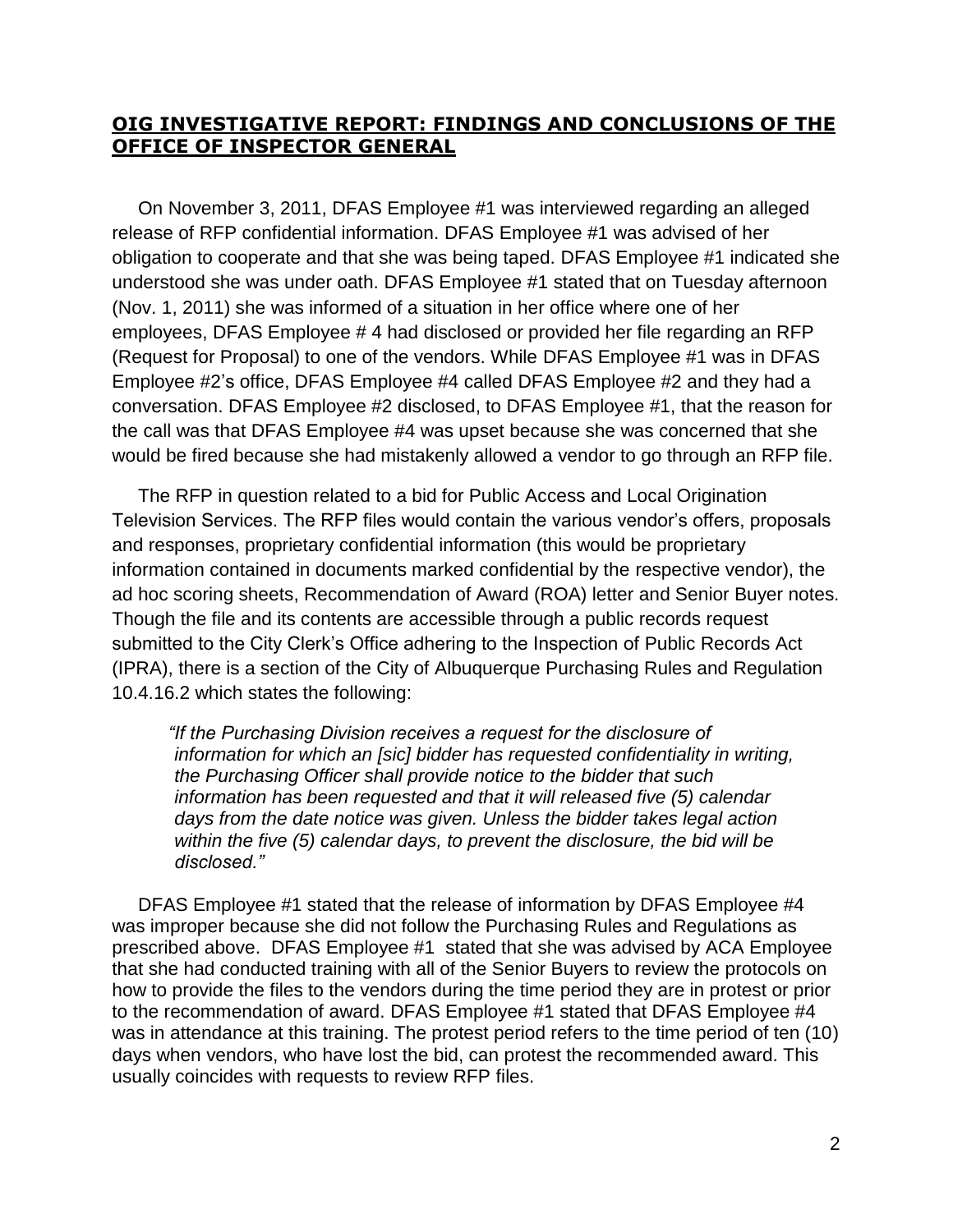DFAS Employee #1 stated that DFAS Employee #4 has handled numerous RFP's and should have known not to release information that contained documents marked confidential by vendors which were contained in the RFP file. The significance, according to DFAS Employee #1, is that the entire file was released and should not have been. Thus, the vendor was not given the opportunity to maintain their proprietary information confidential as is prescribed in the Purchasing Rules and Regulations. DFAS Employee #1 provided me a copy of an email message from DFAS Employee #4 to DFAS Employee #2, dated November 1, 2011, which reads as follow:

*"On Friday, October 28 I was called from the Purchasing Office phone at around 2:30 pm by Mike Trujillo and Allen Cooper from Quote-Unquote. They were at Purchasing to review the RFP File. They asked if they could come to the Warehouse to review the file. I said yes. They came around 3:00 and reviewed the file. They asked for copies of the other Offers received, my notes, and the Ad Hoc score sheets. I told them I would scan and email the responses to them. They asked that I send them asap, as time was of the essence and they only had 10 days to respond. I scanned the responses and sent them at around 3:30 pm. I did not remove the confidential information, in my haste."*

 DFAS Employee #1 was asked how the process for reviewing files is handled. DFAS Employee #1 stated that if a vendor requests to review a file that an internal review is conducted first to ensure that they give a vendor the opportunity to keep confidential their documents marked proprietary and confidential and having their information disclosed. If the vendors follow the procedures, those confidential documents are removed and all the files pages are marked to ensure that pages are not removed or added. In addition, the buyer is supposed to stay with the file at all times. This process and procedure is also stated and part of the request for proposal documents and therefore, DFAS Employee #4 could not claim she was unaware of the process.

 On November 7, 2011, ACA Employee was interviewed. ACA Employee was advised of her obligation to cooperate, that she was being taped and that she was under oath. ACA Employee also acknowledged that she had received and signed a letter of interview provided to her by DFAS.

 ACA Employee understood that DFAS Employee #4 received a request for copies of some documents related to the RFP file for the Public Access Television but was unsure when that request was received. ACA Employee was shown and read a copy of the email from DFAS Employee #4 to DFAS Employee #2 dated November 1, 2011. ACA Employee stated she had seen this email before and stated that DFAS Employee #4 had not personally contacted her regarding this request. I asked ACA Employee if it should have been anticipated that the Purchasing Division would be receiving a protest from, at least, Vendor A since they had had the contract for so long and now were going to lose it, and she stated yes. I then asked ACA Employee to explain the procedure and process of a protest. ACA Employee related that the request for public records, in this case, eventually ends up at the City Clerk's Office and is forwarded to the appropriate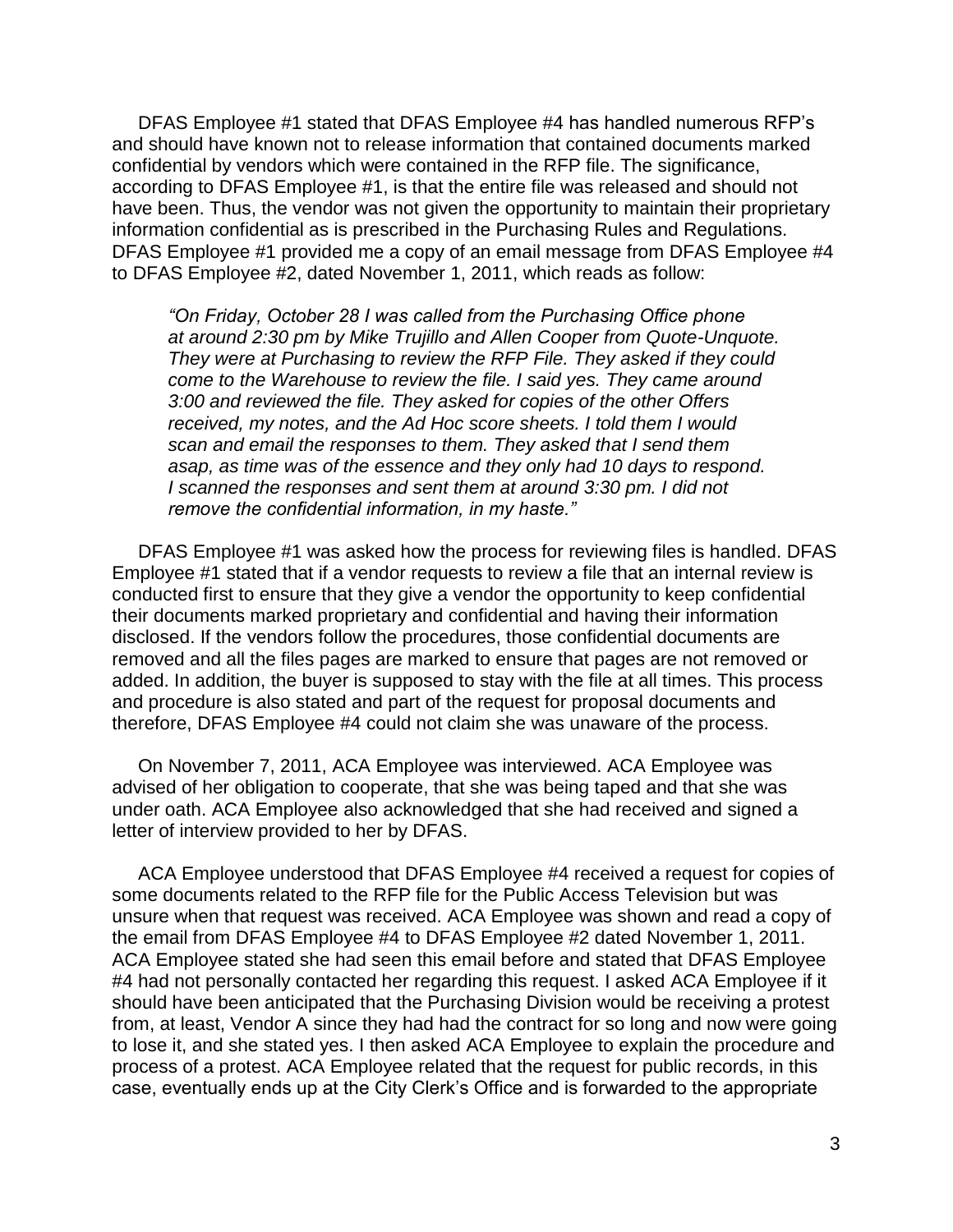custodian of records. In this case, the request would go to the Purchasing Division for the RFP file. The procedure is that those requests are to go through her and the Purchasing Manager/Officer. ACA Employee said that this is the procedure as a result of prior problems involving a prior RFP where a buyer had allowed a vendor to review the file unattended and unsupervised. There were also issues with following the procedures in releasing and handling the requests for review of files and proposals, as well as, handling numerous requests at the same time. ACA Employee stated that these issues were addressed at a March 2011 general staff meeting where DFAS Employee #4 was present, but there is no documentation or sign-in sheet which would verify what she recalls. The vast majority of the meeting covered IPRA and what was required by the Rules and Regulations, as well as, the instruction that all requests had to be screened by her (ACA Employee) and the Purchasing Officer.

 ACA Employee also spoke about another issue with release of information or proposals during the protest period. This is an issue because ACA Employee stated that according to a section in the Public Purchases Ordinance, RFP proposals shall not be disclosed if the solicitation is cancelled and will be put again within the next 6-months. This is critical because during the protest period they do not know whether or not a solicitation will in fact be cancelled for any number of reasons, one of which is if a protest is found to have merit. ACA Employee stated that the appropriate response by DFAS Employee #4 to the request by Vendor A, to review the file, would have been to set up an appointment at a later date and time. Vendor A should not have been allowed to review the entire file without her (ACA Employee) or the Purchasing Officer knowing about it or without screening it for confidential information, nor should they have been sent copies. In addition, ACA Employee stated that all communications regarding this particular RFP should have gone through the Mayor's Communications people to include the request to review the file and that DFAS Employee #4 was aware and advised of this instruction and requirement. ACA Employee also stated that she was present during a couple of conservations, earlier in the year, with DFAS Employee #4 where the issue of releasing confidential information and the proper procedure for reviewing files especially during a protest period or protest pending was discussed.

 On November 7, 2011, DFAS Employee #2 was interviewed regarding an alleged release of confidential information. DFAS Employee #2 was advised of her obligation to cooperate, that she was being taped and that she was under oath. DFAS Employee #2 also acknowledged that she had received and signed a letter of interview provided to her by DFAS.

 DFAS Employee #2 stated that she does not supervise any staff or DFAS Employee #4 but because of her previous positions in DFAS she still gets calls and is used as a source of advisory information. DFAS Employee #2 was asked if she understood and is familiar with the RFP process and procedures to which she said yes. DFAS Employee #2 was shown and asked about the email that was sent to her by DFAS Employee #4. DFAS Employee #2 acknowledged that she did receive the email and also received a phone call from DFAS Employee #4 where she stated she had messed up. DFAS Employee #2 was asked why DFAS Employee #4 called her and not her supervisor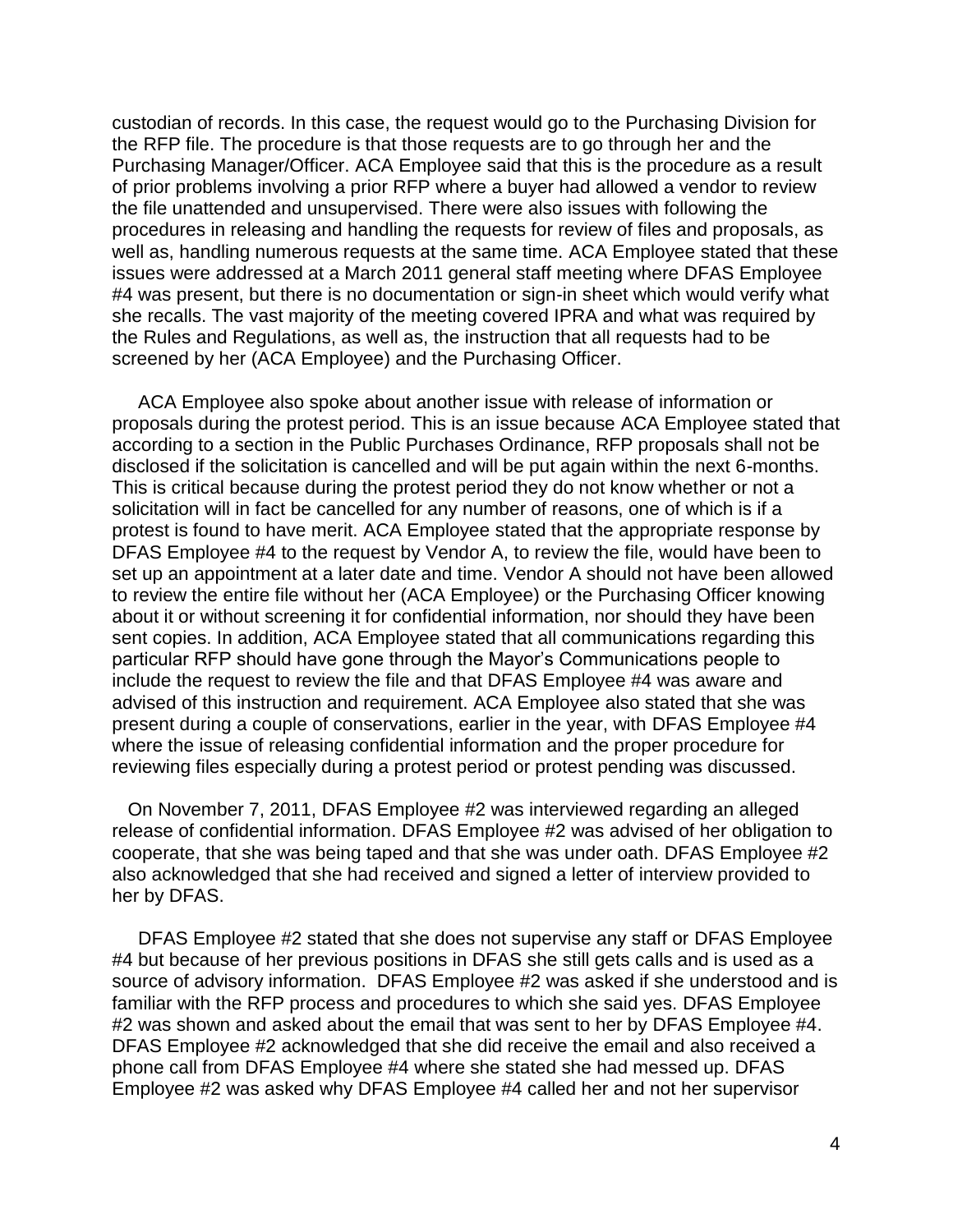since she (DFAS Employee #2) did not supervise her. DFAS Employee #2 stated that when she received the call, DFAS Employee #1 was in her office and told DFAS Employee #2 that she should take the call.

 DFAS Employee #2 stated that DFAS Employee #4 told her that she thought she had done something wrong, that she let Vendor A see the file and, that they requested to be sent copies. She stated that she had sent them electronically and had not taken out the confidential information. DFAS Employee #2 stated that DFAS Employee #4 asked her if this was bad or if she would get fired and DFAS Employee #2 stated she did not know and asked her to send her what she had. This is when DFAS Employee #2 received the email from DFAS Employee #4. DFAS Employee #2 later called DFAS Employee #4 back and requested that she send her a timeline of the events of what happened.

 DFAS Employee #2 stated that DFAS Employee #4 sent her an email with a clause and then called her and referenced the clause as 1.20 which deals with confidentiality and was part of the contract itself which she believed did not allow her to withhold anything and therefore she did not believe she was in that much trouble. The IG asked DFAS Employee #2 what her understanding was of 1.20, which is a section of the RFP. DFAS Employee #2 did not know if 1.20 was the section in the Purchasing Ordinance, which has already been discussed this report, if they were one and the same. DFAS Employee #2 stated that DFAS Employee #4 stated that she should be covered by this clause and DFAS Employee #2 stated that she did not know and that this was not in her hands.

 DFAS Employee #2 stated that she, in her previous positions, had supervised DFAS Employee #4. DFAS Employee #2 was asked if knowing what she knew of the situation if she believed DFAS Employee #4 had done anything wrong. DFAS Employee #2 stated that she believed that DFAS Employee #4 did not follow the process that was in place. She also believed that DFAS Employee #4's interpretation of 1.20, i.e., that it does not guarantee confidentiality even if requested, is ambiguous at best when applied to this situation. DFAS Employee #2 stated that this has happened before and that the penalties or consequences have been to exercise more caution or care. DFAS Employee #2, when asked, did not recall the specific general staff meeting in March 2011, but knows the topics have been covered in the past as it related to handling release of information requests. DFAS Employee #2 acknowledged that in her previous positions she has been concerned with improper release of information such as this. DFAS Employee #2 again stated, when asked, that she believed DFAS Employee #4 did not follow the process and went on to state the process/policy which was not followed, that confidential information was released improperly, and that this was a problem. DFAS Employee #2, when asked, stated that this was never a problem before with DFAS Employee #4 but this has happened in the Division before. This was the situation previously mentioned in the interview with ACA Employee. DFAS Employee #2 admitted that the issue of handling the release or viewing of files was never put in writing and should have been but she never did because she felt the buyers should have known better. DFAS Employee #2 does believe that DFAS Employee #4 made a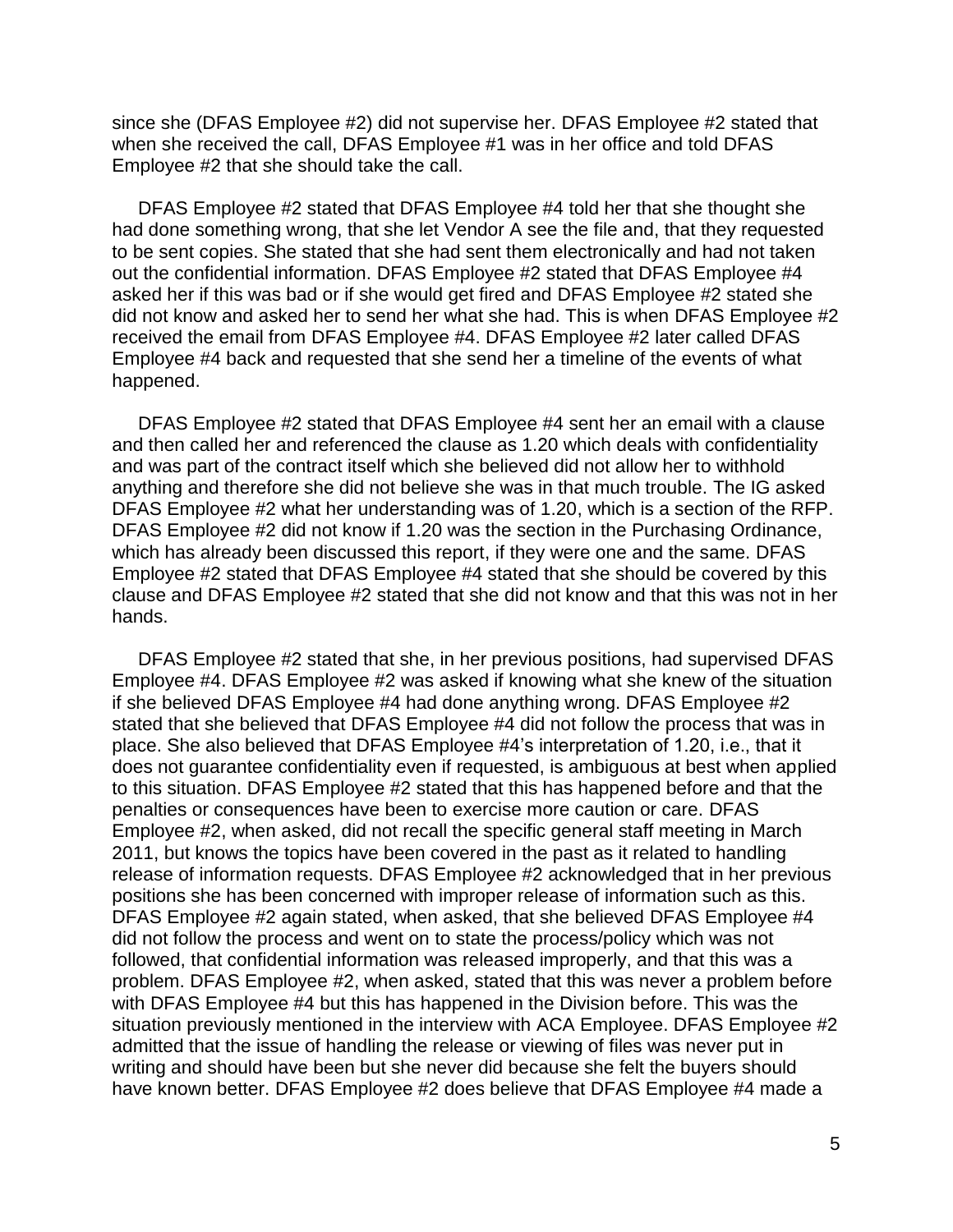mistake but does not believe the release of information was done deliberately or maliciously.

 On November 7, 2011, DFAS Employee #3 was interviewed regarding an alleged release of confidential information. DFAS Employee #3 was advised of his obligation to cooperate, that he was being taped and that he was under oath. DFAS Employee #3 also acknowledged that he had received and signed a letter of interview provided to him by DFAS.

 DFAS Employee #3 stated he has been DFAS Employee #4's supervisor for about three weeks. DFAS Employee #3 was asked if he understood the RFP policies, process and procedures and what he knew about the situation. DFAS Employee #3 stated he understood the policies, process and procedures because he was a senior buyer before and had worked with DFAS Employee #4. DFAS Employee #3 stated that he understood that DFAS Employee #4 inadvertently released information that had been marked confidential from other proposers that were part of an RFP. DFAS Employee #3 stated that DFAS Employee #4 had come into his office and told him she had messed up. She stated that she had been requested by a proposer for that RFP for information, as a result of a public records request, and she inadvertently released confidential information. DFAS Employee #3 stated that she needed to report this to DFAS Employee #1 and DFAS Employee #2 so they could work to resolve the issue. DFAS Employee #3 stated that in the RFP boilerplate it states that they do not withhold confidential information. DFAS Employee #3 also stated the policy that is in the Ordinance that has been discussed previously. DFAS Employee #3 stated that the release by DFAS Employee #4 was a bad error but believed it was not done with malice or deliberation. DFAS Employee #3 stated it was wrong and violated policy. DFAS Employee #3 stated that DFAS Employee #4 and he both handled RFP's but that she was more experienced and knew what the proper policies and procedures were. DFAS Employee # 3 also stated that they both spoke to DFAS Employee #2 via speakerphone from his office where the events were explained and that DFAS Employee #2 requested that DFAS Employee #4 send her a timeline of what happened.

 On November 8, 2011, DFAS Employee #4 was interviewed regarding her alleged improper release of information. DFAS Employee #4 stated she has been in this position for approximately six years and was currently on placed administrative leave. DFAS Employee #4 was advised of her obligation to cooperate, that she was being taped and that she was under oath. DFAS Employee #4 also acknowledged that she had received and signed a letter of investigation provided to her by DFAS, which she signed in our presence. She stated she was not a member of a union and therefore did not require union representation

 DFAS Employee #4 stated that her duties and responsibilities involved primarily RFP's, professional/technical contracts mostly service related software/IT purchases. Currently, she has different duties which are mainly to buy for the Warehouse. For RFP's her duty was to prepare the proposals to go out and she utilized professional/technical boilerplate contracts for this purpose. After working on and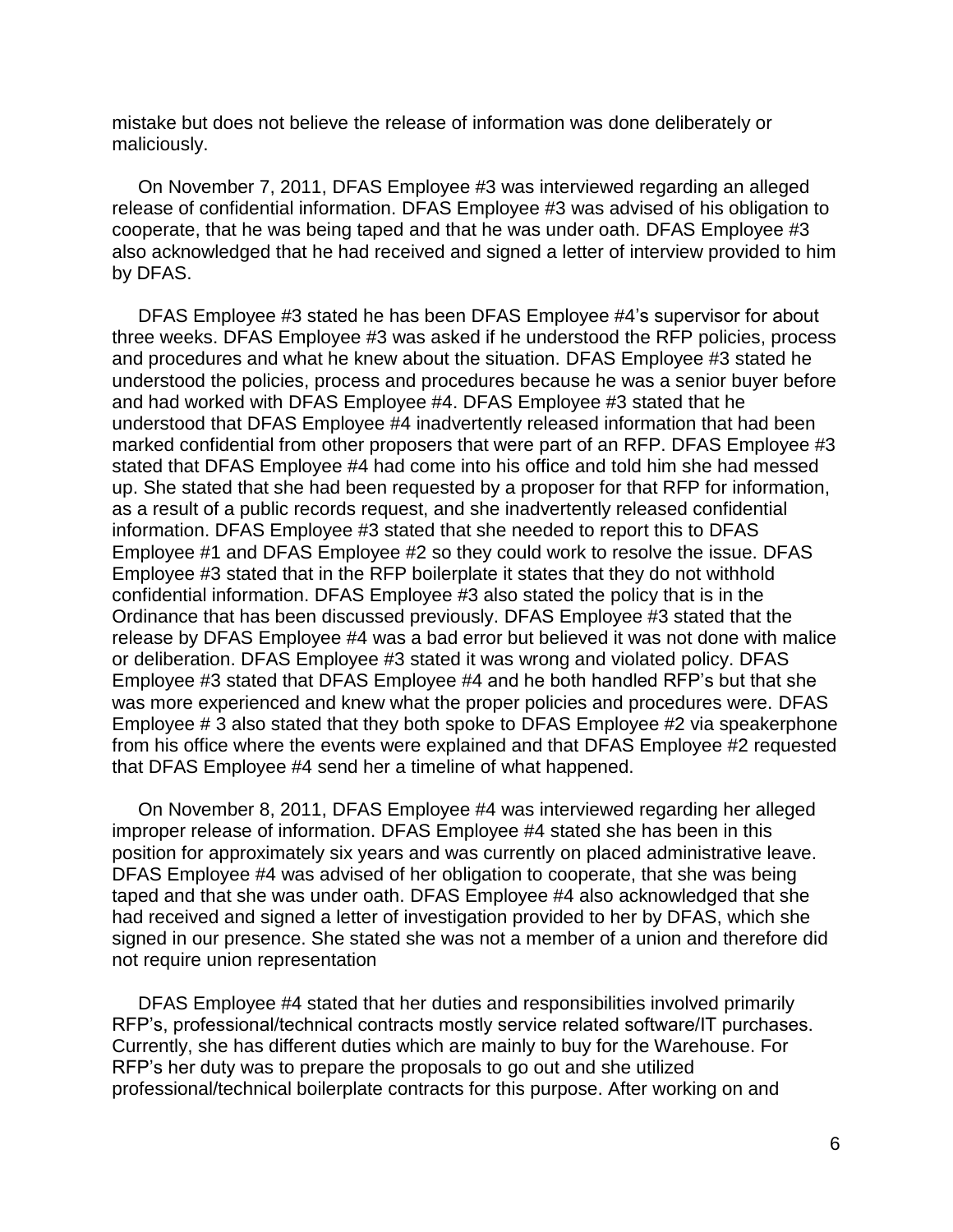releasing the letters, relating to the ROA to the vendors, on October 28, 2011, she received a call from Vendor A representatives who were at the Purchasing Office requesting to review the files. DFAS Employee #4 advised them that she was at the Warehouse and they asked if they could come over to review the files to which she said yes, Vendor A was the incumbent contract holder but had just lost the award and wanted to review the file for the purpose of an anticipated filing of a protest. DFAS Employee #4 stated that they wanted to see the ad hoc score sheets, notes, other responses received. DFAS Employee #4 stated this was routine and that they were also allowed to receive copies. DFAS Employee #4 stated she would email them copies and they requested to have that done quickly because they only had ten (10) days for the protest. DFAS Employee #4 stated that it was 3:30PM and they had left so she scanned the file and emailed it to them. She did not think about it, she felt rushed and was trying to be quick and responsive to them. DFAS Employee #4 was asked if she could have advised Vendor A that it was late in the day and that she would do it next week. DFAS Employee #4 stated that in retrospect that is what she should have done but she was trying to help them.

 On Tuesday, November 1, 2011, DFAS Employee #4 received a phone call from Legal Employee who asked if she had removed the confidential information from the files before sending them. DFAS Employee #4 stated she said, "Oh my God, no." DFAS Employee #4 then stated that Legal Employee stated that was not the reason she was calling but rather wanted to know whose hand written notes were those that were in the files and she stated it was hers. After getting off the phone, she went to the file to look at it and almost fainted because it was not like her to do something like that because she is very thorough. She immediately called DFAS Employee #2 because she used to be her boss for six (6) years in Purchasing and, she (DFAS Employee #2) taught her everything she knows about RFP's and she goes to her (DFAS Employee #2) for everything. DFAS Employee #4 stated she asked DFAS Employee #2 if anyone had ever released confidential information and DFAS Employee #2 replied that in the history of Purchasing people had. DFAS Employee #4 then told her she had just did it and DFAS Employee #2 stated "Oh no." DFAS Employee #4 stated she hung up with DFAS Employee #2 and went to see her supervisor DFAS Employee 3# to tell him what she had done. While in his office, she received a call from DFAS Employee #2 who asked DFAS Employee #4 to write down everything and send it to her.

 DFAS Employee #4 admitted that releasing the file containing the confidential information was a problem and should not have been done but then went on to explain that the boilerplate contract she utilizes seemingly can be interpreted to contradict the Purchasing Rules and Regulation. DFAS Employee #4 stated that after reading this, she felt better because she was off the hook, but later that day she was placed on Administrative Leave. The section she is referring to reads as follows:

"1.20 *Proprietary Data: The file and any documents relating to this RFP, including the proposals submitted by Offerors, shall be open to public inspection after the recommendation of award of contract has been signed by the Mayor, or his designee. An Offeror*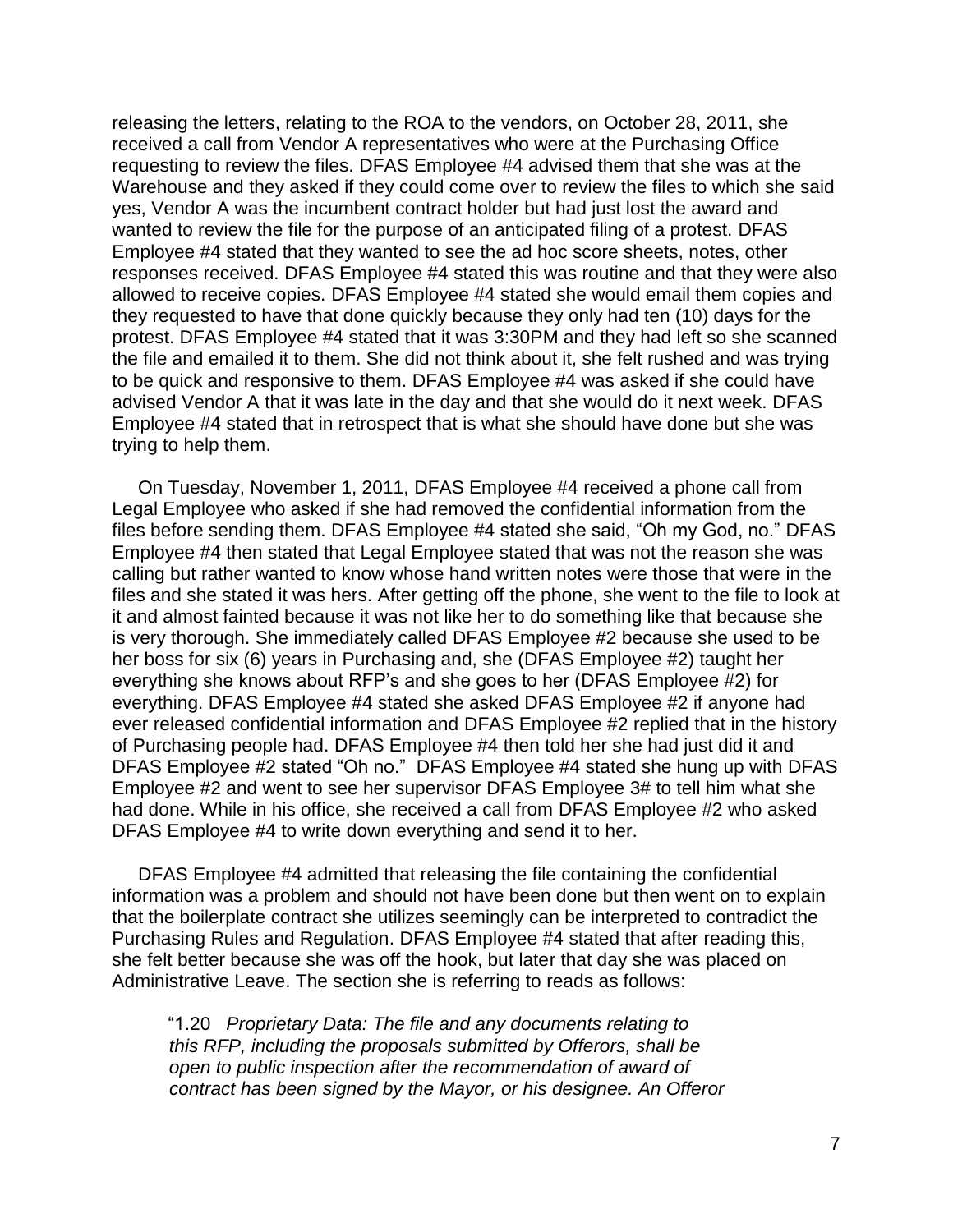*may designate trade secrets or other proprietary data to be confidential by separating that material from the Offeror's main proposal, marking it as "Confidential" and uploading it separately from its main proposal submitted in response to this RFP. Pricing and makes and models or catalog numbers of items offered, delivery terms, and terms of payment should not be so designated. The City of Albuquerque will endeavor to restrict distribution of material separated, designated as "Confidential" and provided separately to only those individuals involved in the review and analysis of the proposals. If a request for inspection of records under the New Mexico Inspection of Public Records Act (Sections 14-2-1 et seq. NMSA 1978) is received, however, which request encompasses such materials, they will be disclosed. The City assumes no responsibility to maintain the confidentiality of any materials submitted in response to this RFP.*

 DFAS Employee #4 stated she has been doing her job for six (6) years and has handled numerous RFP's in that time. She stated that she has never done this before but also has never been given any instruction not to do this. She admitted though that it is common sense that if something is marked confidential, it is not to be released. The IG explained the requirements stated in the Purchasing Rules and Regulations to DFAS Employee #4 to which she stated she knew the requirements, did not follow those requirements and she should have and, should not have released the confidential information. DFAS Employee #4 was then asked why she released the information and she stated she could give me a million excuses but honestly it was on her and that she made a mistake. She acknowledged she should not have done this. The IG asked DFAS Employee #4 why, if she had never done this before, did she release that information to the vendor which had just lost the contract and she stated it was not done deliberately or maliciously and immediately came forward when she realized what she had done.

 DFAS Employee #4, when asked, stated she did not recall attending a meeting back in March 2011 where IPRA and handling review requests was discussed; that she never has been instructed that all review requests needed to be sent and approved by the Purchasing Officer and ACA Employee; or the instruction regarding having two (2) people present when files are being reviewed. The IG verified that DFAS Employee #4 was working on March 9, 2011 the date the meeting/training took place but there is no internal documentation of who was either present or in attendance at this meeting. DFAS Employee #4 stated that she was also involved in a \$9 million RFP and was trying to learn her new job and was under or felt pressure and she made a mistake but that it was not intentional.

 DFAS Employee #4 provided a sworn written statement regarding her actions; admitting she improperly released the confidential information, acknowledging she made a mistake and stating it was neither intentional nor deliberate.